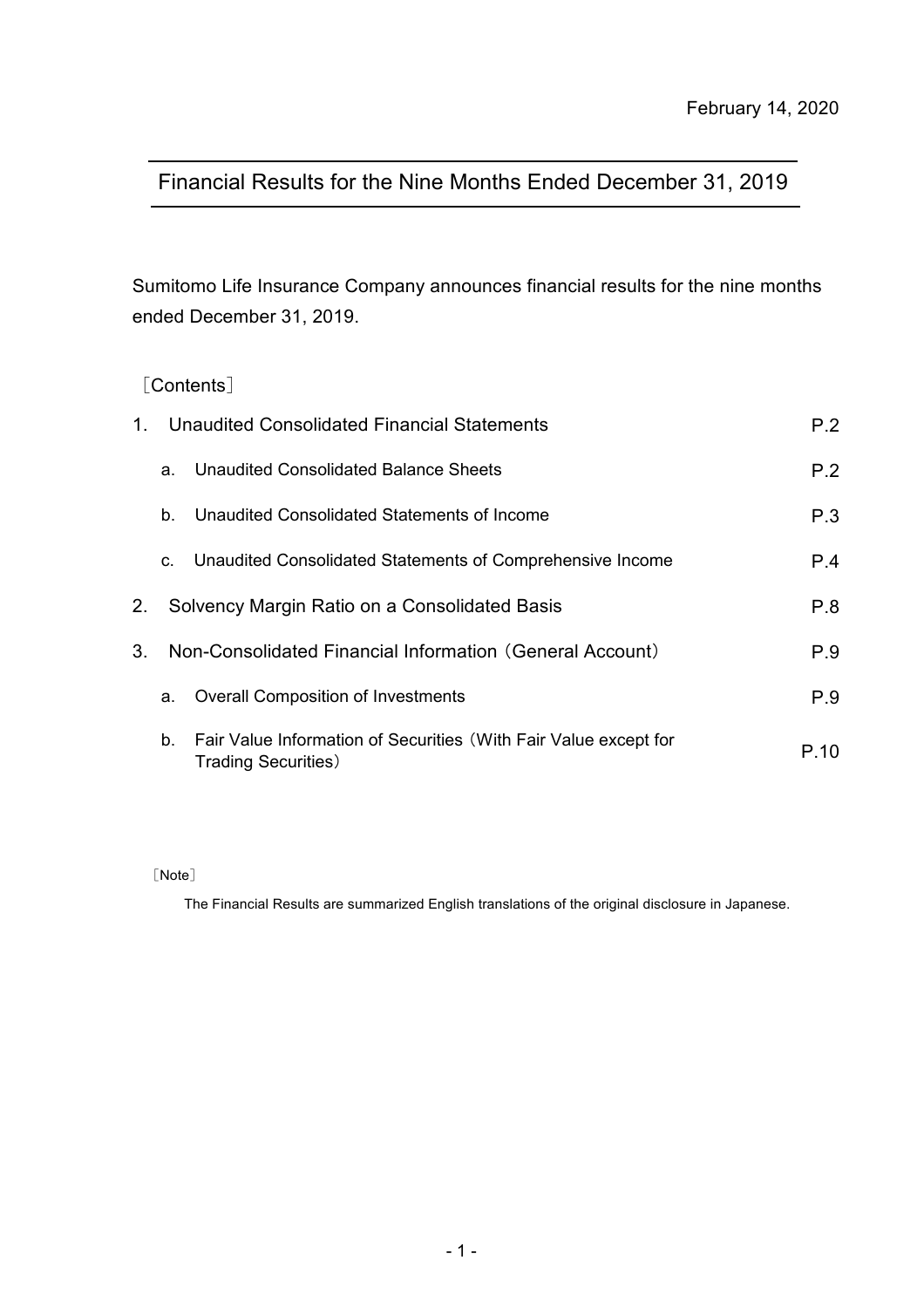## **1. Unaudited Consolidated Financial Statements**

# **a. Unaudited Consolidated Balance Sheets**

|                                                                |                      | (Millions of Yen)       |
|----------------------------------------------------------------|----------------------|-------------------------|
|                                                                | As of March 31, 2019 | As of December 31, 2019 |
| <b>ASSETS:</b>                                                 |                      |                         |
| Cash and deposits                                              | 1,604,760            | 1,601,805               |
| Call loans                                                     | 238,792              | 254,500                 |
| Monetary claims bought                                         | 317,252              | 374,726                 |
| <b>Securities</b>                                              | 30,006,016           | 31,763,106              |
| Loans                                                          | 3,550,593            | 3,238,858               |
| Tangible fixed assets                                          | 571,169              | 564,483                 |
| Intangible fixed assets                                        | 271,938              | 233,585                 |
| Due from agents                                                | 179                  | 122                     |
| Reinsurance receivables                                        | 2,203                | 1,047                   |
| Other assets                                                   | 1,103,996            | 1,092,104               |
| Net defined benefit assets                                     | 20,818               | 24,556                  |
| Deferred tax assets                                            | 124,912              | 72,886                  |
| Allowance for possible loan losses                             | (1, 164)             | (1, 115)                |
| <b>Total assets</b>                                            | 37,811,470           | 39,220,669              |
| LIABILITIES:                                                   |                      |                         |
| Policy reserves and other reserves                             | 31,052,893           | 31,479,413              |
| Reserve for outstanding claims                                 | 142,074              | 138,768                 |
| Policy reserves                                                | 30,684,495           | 31,106,466              |
| Policyholders' dividend reserves                               | 226,323              | 234,179                 |
| Reinsurance payables                                           | 12,846               | 9,860                   |
| Corporate bonds                                                | 528,305              | 477,320                 |
| Other liabilities                                              | 3,803,492            | 4,540,373               |
| Net defined benefit liabilities                                | 10,445               | 13,186                  |
| Reserve for price fluctuation                                  | 744,582              | 800,700                 |
| Deferred tax liabilities                                       | 166                  | 17,593                  |
| Deferred tax liabilities for land revaluation                  | 13,014               | 12,936                  |
| <b>Total liabilities</b>                                       | 36, 165, 746         | 37,351,386              |
| <b>NET ASSETS:</b>                                             |                      |                         |
| Foundation funds                                               | 50,000               |                         |
| Reserve for redemption of foundation funds                     | 589,000              | 639,000                 |
| Reserve for revaluation                                        | $\overline{2}$       |                         |
| Surplus                                                        | 203,072              | 97,588                  |
| Total funds, reserve and surplus                               | 842,075              | 736,590                 |
| Net unrealized gains (losses) on available-for-sale securities | 899,876              | 1,240,937               |
| Deferred gains (losses) on derivatives under hedge accounting  | 810                  | 6,697                   |
| Land revaluation differences                                   | (61, 417)            | (61, 551)               |
| Foreign currency translation adjustments                       | (56, 487)            | (68, 310)               |
| Remeasurements of defined benefit plans                        | 20,756               | 14,801                  |
| Total accumulated other comprehensive income                   | 803,538              | 1,132,574               |
| Non-controlling interests                                      | 109                  | 118                     |
| Total net assets                                               | 1,645,723            | 1,869,283               |
| Total liabilities and net assets                               | 37,811,470           | 39,220,669              |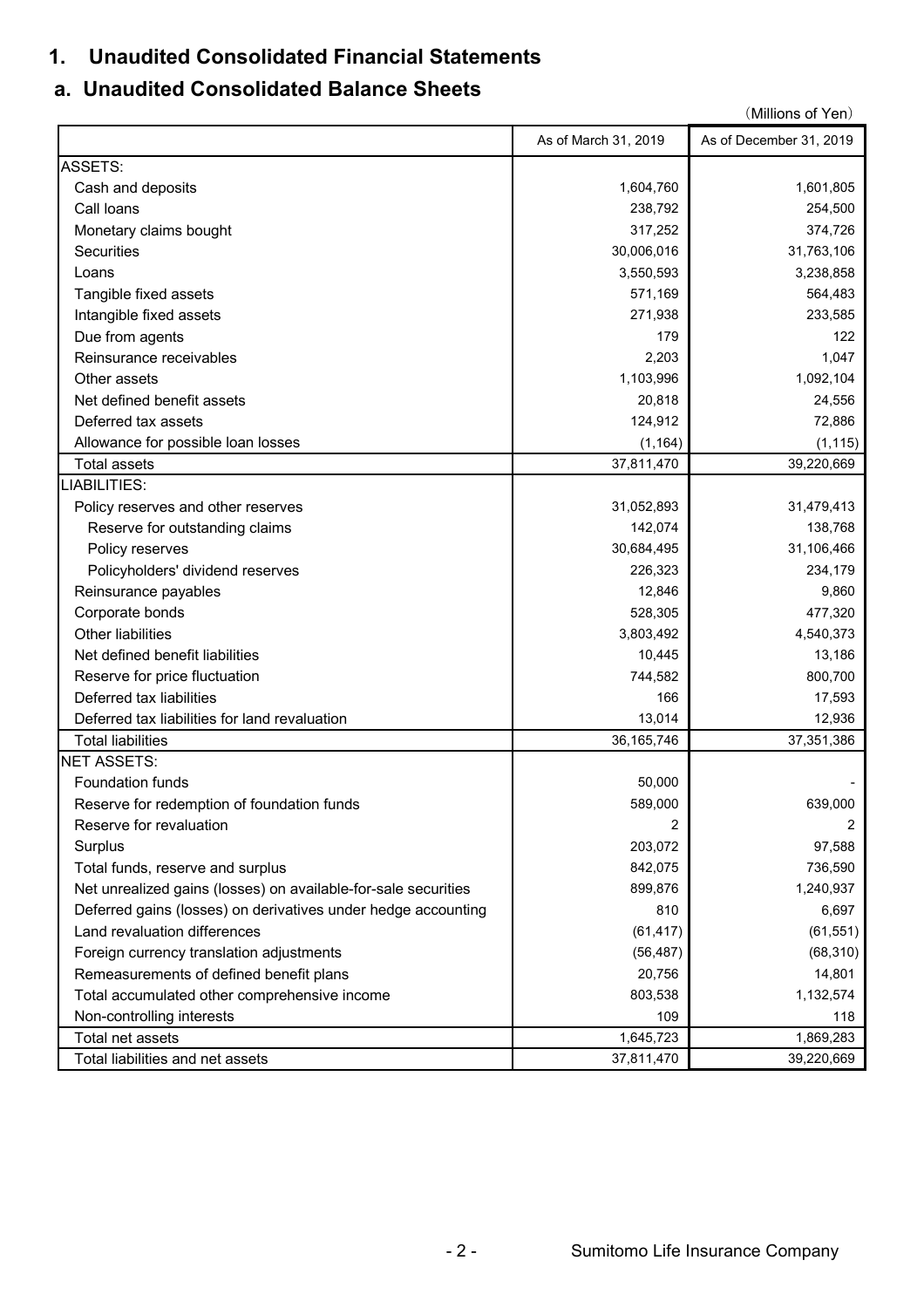# **b. Unaudited Consolidated Statements of Income**

|                                                            |                   | (Millions of Yen) |
|------------------------------------------------------------|-------------------|-------------------|
|                                                            | Nine months ended | Nine months ended |
|                                                            | December 31, 2018 | December 31, 2019 |
| Ordinary income                                            | 2,681,872         | 2,600,981         |
| Insurance premiums and other                               | 1,923,686         | 1,837,020         |
| Investment income                                          | 667,320           | 665,238           |
| Interest, dividends and other income                       | 571,131           | 560,508           |
| Gains on trading securities                                | 3,636             | 22,207            |
| Gains on sales of securities                               | 83,211            | 30,943            |
| Investment gains on separate accounts                      |                   | 35,193            |
| Other ordinary income                                      | 90,864            | 98,722            |
| Ordinary expenses                                          | 2,566,177         | 2,554,174         |
| Benefits and other payments                                | 1,526,042         | 1,468,759         |
| Claims paid                                                | 482,613           | 474,692           |
| Annuity payments                                           | 371,115           | 367,386           |
| Benefits payments                                          | 272,890           | 283,091           |
| Surrender benefits                                         | 351,960           | 300,077           |
| Provision for policy reserves and other reserves           | 390,504           | 462,472           |
| Provision for policy reserves                              | 390,478           | 462,447           |
| Provision for interest on policyholders' dividend reserves | 26                | 25                |
| Investment expenses                                        | 224,017           | 210,171           |
| Interest expenses                                          | 22,187            | 22,294            |
| Losses on sales of securities                              | 84,725            | 11,786            |
| Losses on valuation of securities                          | 3,686             | 5,316             |
| Investment losses on separate accounts                     | 23,433            |                   |
| Operating expenses                                         | 302,887           | 295,481           |
| Other ordinary expenses                                    | 122,724           | 117,287           |
| Ordinary profit                                            | 115,695           | 46,807            |
| Extraordinary gains                                        | 709               | 48                |
| Gains on disposals of fixed assets                         | 709               | 48                |
| <b>Extraordinary losses</b>                                | 69,186            | 58,854            |
| Losses on disposals of fixed assets                        | 1,099             | 1,370             |
| Impairment losses                                          | 99                | 712               |
| Provision for reserve for price fluctuation                | 67,216            | 56,118            |
| Payments to social responsibility reserve                  | 770               | 653               |
| Surplus(loss) before income taxes                          | 47,217            | (11,998)          |
| Income taxes                                               |                   |                   |
| Current                                                    | 21,278            | 34,340            |
| Deferred                                                   | (23, 157)         | (44, 645)         |
| Total income taxes                                         | (1,878)           | (10, 304)         |
| Net surplus(loss)                                          | 49,096            | (1,694)           |
| Net surplus attributable to non-controlling interests      | 7                 | 7                 |
| Net surplus(loss) attributable to the Parent Company       | 49,088            | (1,701)           |
|                                                            |                   |                   |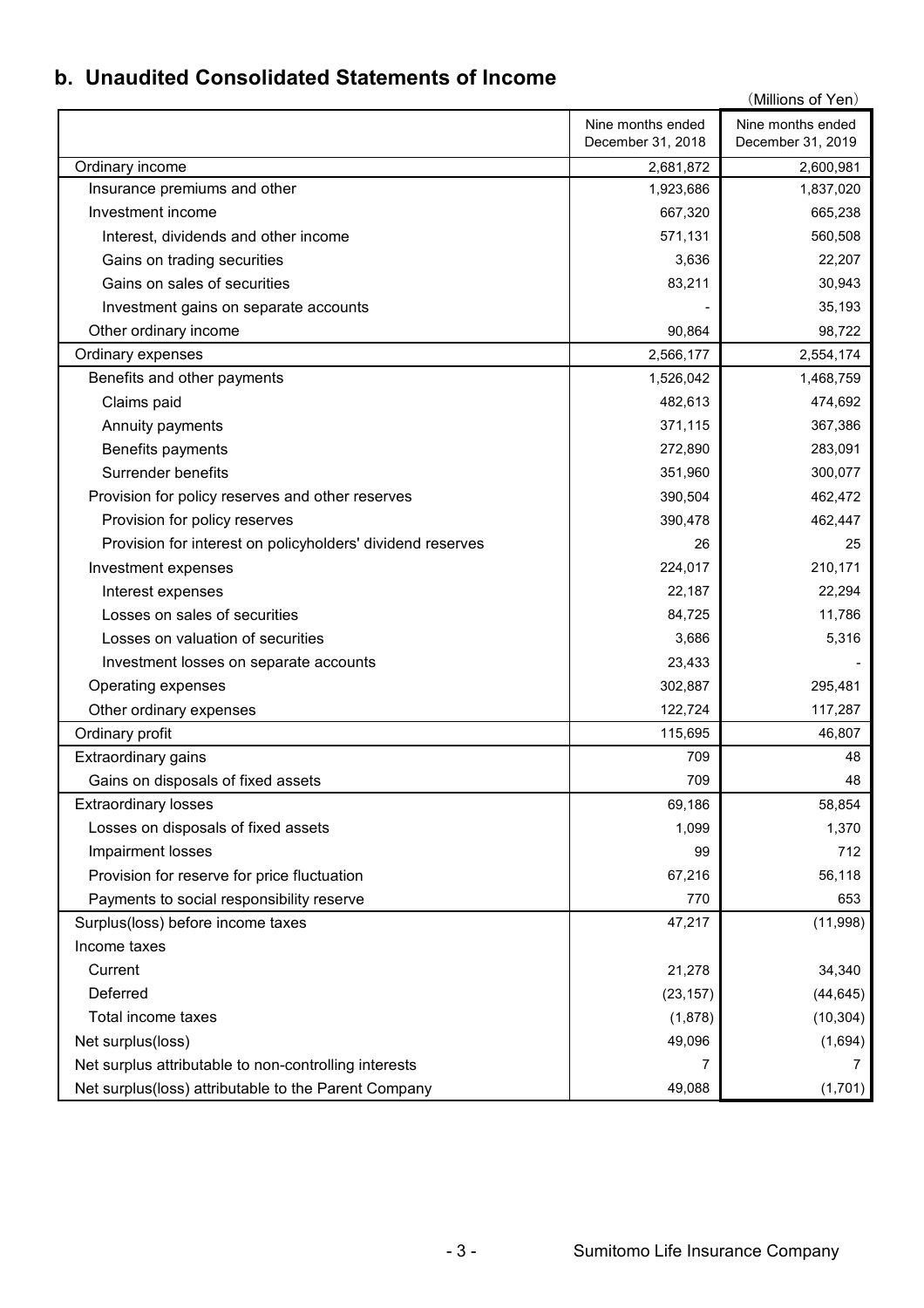# **c. Unaudited Consolidated Statements of Comprehensive Income**

| Unduultu Oonsonuditu olditiilisiits ol Ooniprenensive income                       |                                        | (Millions of Yen)                      |
|------------------------------------------------------------------------------------|----------------------------------------|----------------------------------------|
|                                                                                    | Nine months ended<br>December 31, 2018 | Nine months ended<br>December 31, 2019 |
| Net surplus(loss)                                                                  | 49,096                                 | (1,694)                                |
| Other comprehensive income(loss)                                                   | (139, 646)                             | 329,348                                |
| Net unrealized gains(losses) on available-for-sale securities                      | (128, 803)                             | 339,673                                |
| Deferred gains (losses) on derivatives under hedge accounting                      | (1, 183)                               | 5,946                                  |
| Foreign currency translation adjustments                                           | 1,611                                  | (11, 032)                              |
| Remeasurements of defined benefit plans                                            | (5, 432)                               | (5,954)                                |
| Share of other comprehensive income(loss) of associates under the<br>equity method | (5,838)                                | 715                                    |
| Comprehensive income(loss)                                                         | (90, 549)                              | 327,654                                |
| Comprehensive income(loss) attributable to the Parent Company                      | (90, 557)                              | 327,647                                |
| Comprehensive income(loss) attributable to non-controlling interests               | 7                                      |                                        |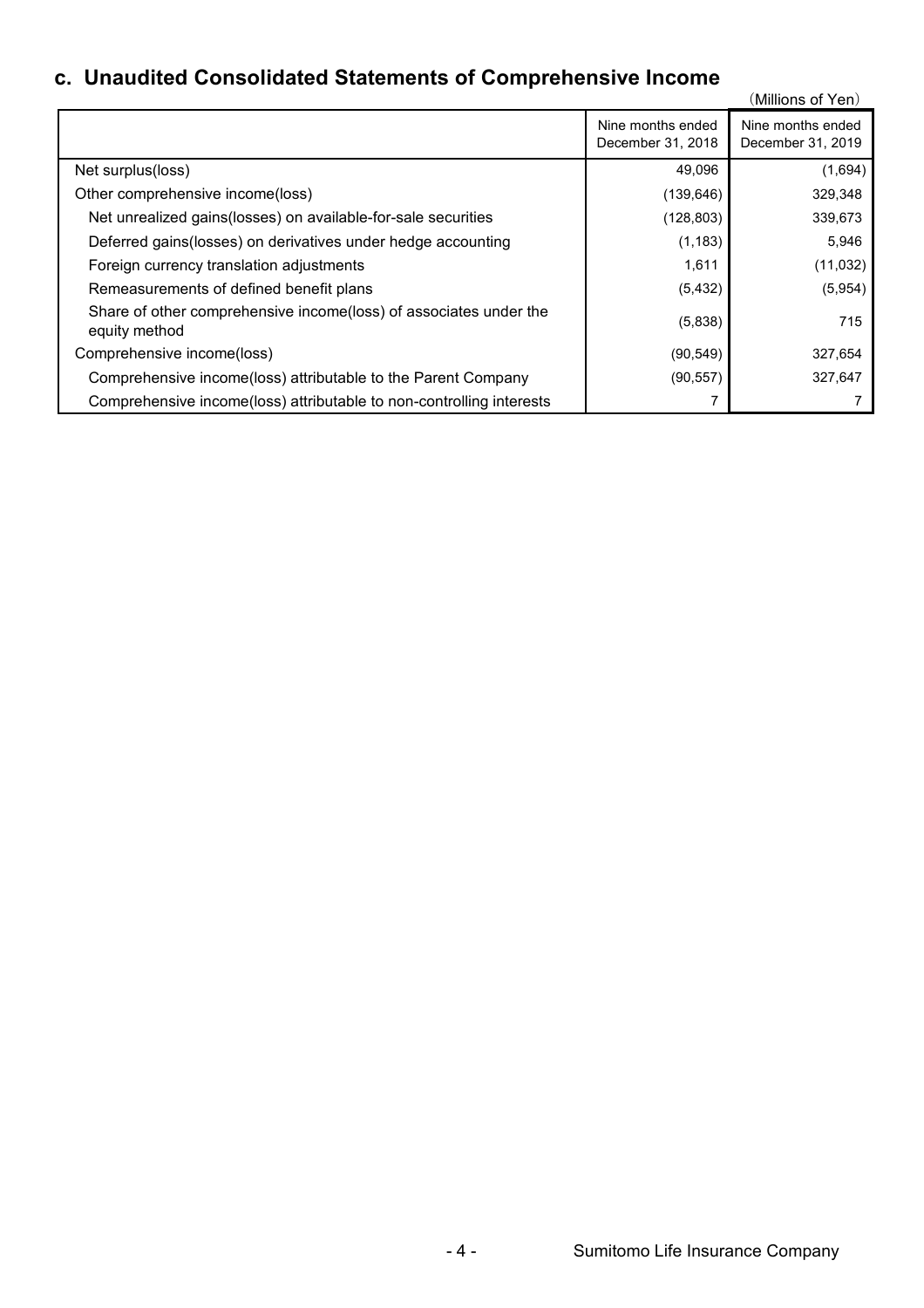## **Notes to the Unaudited Consolidated Financial Statements**

## **Policies of Presenting the Unaudited Consolidated Financial Statements for the Nine Months Ended December 31, 2019**

#### 1. Consolidated subsidiaries

The number of consolidated subsidiaries was 27 as of December 31, 2019.

One subsidiary of Symetra Financial Corporation was included in the scope of the consolidation as a result of its establishment from the period ended June 30, 2019.

One subsidiary of Symetra Financial Corporation was excluded from the scope of the consolidation due to completion of liquidation from the period ended June 30, 2019.

AIARU Small Amount & Short Term Insurance Co., Ltd. was included in the scope of the consolidation as a result of share acquisition from the period ended September 30, 2019.

One subsidiary of Symetra Financial Corporation was included in the scope of the consolidation as a result of its establishment from the period ended September 30, 2019.

#### 2. Affiliates

The number of affiliates accounted for by the equity method was 8 as of December 31, 2019. Singapore Life Pte. Ltd. was included in the scope of equity method affiliates as a result of share acquisition from the period ended June 30, 2019.

Sumitomo Mitsui Asset Management Company, Limited was excluded from affiliates accounted for by the equity method as the company was excluded from affiliates from the period ended June 30, 2019.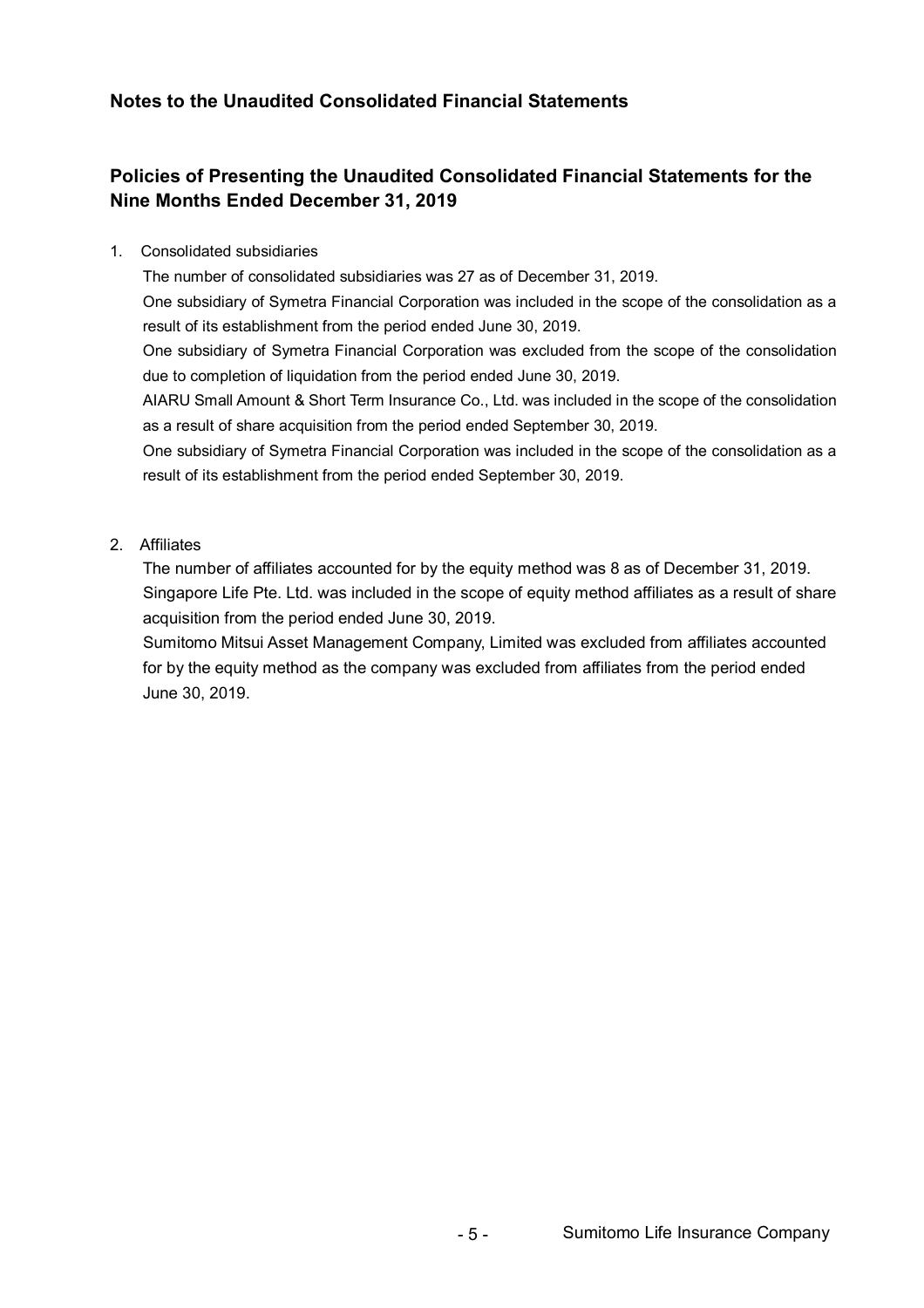## **Notes to the Unaudited Consolidated Balance Sheet as of December 31, 2019**

- 1. SUMITOMO LIFE INSURANCE COMPANY ("the Company")'s assets and liabilities denominated in foreign currencies, except for investments in unconsolidated subsidiaries and affiliates, are translated into Japanese yen at the exchange rate on the balance sheet date. Investments in unconsolidated subsidiaries and affiliates are translated into Japanese yen at the exchange rates on the dates of acquisition.
- 2. Securities loaned under security lending agreements amounted to ¥3,940,990 million as of December 31, 2019.

|                                                      | Millions of Yen |
|------------------------------------------------------|-----------------|
| At the beginning of the period                       | 226,323         |
| Transfer from surplus in the previous fiscal year    | 50,285          |
| Dividend payments to policyholders during the period | (42, 454)       |
| Interest accrued during the period                   | 25              |
| At the end of the period                             | 234,179         |

3. Changes in policyholders' dividend reserves for the period ended December 31, 2019 were as follows:

- 4. The Company redeemed ¥50,000 million of foundation funds and transferred the same amount of reserve for fund redemption to reserve for redemption of foundation funds as prescribed in Article 56 of the Insurance Business Act.
- 5. Other assets and other liabilities included assets and liabilities related to the modified coinsurance in U.S. subsidiary of ¥616,175 million and ¥649,419 million, respectively.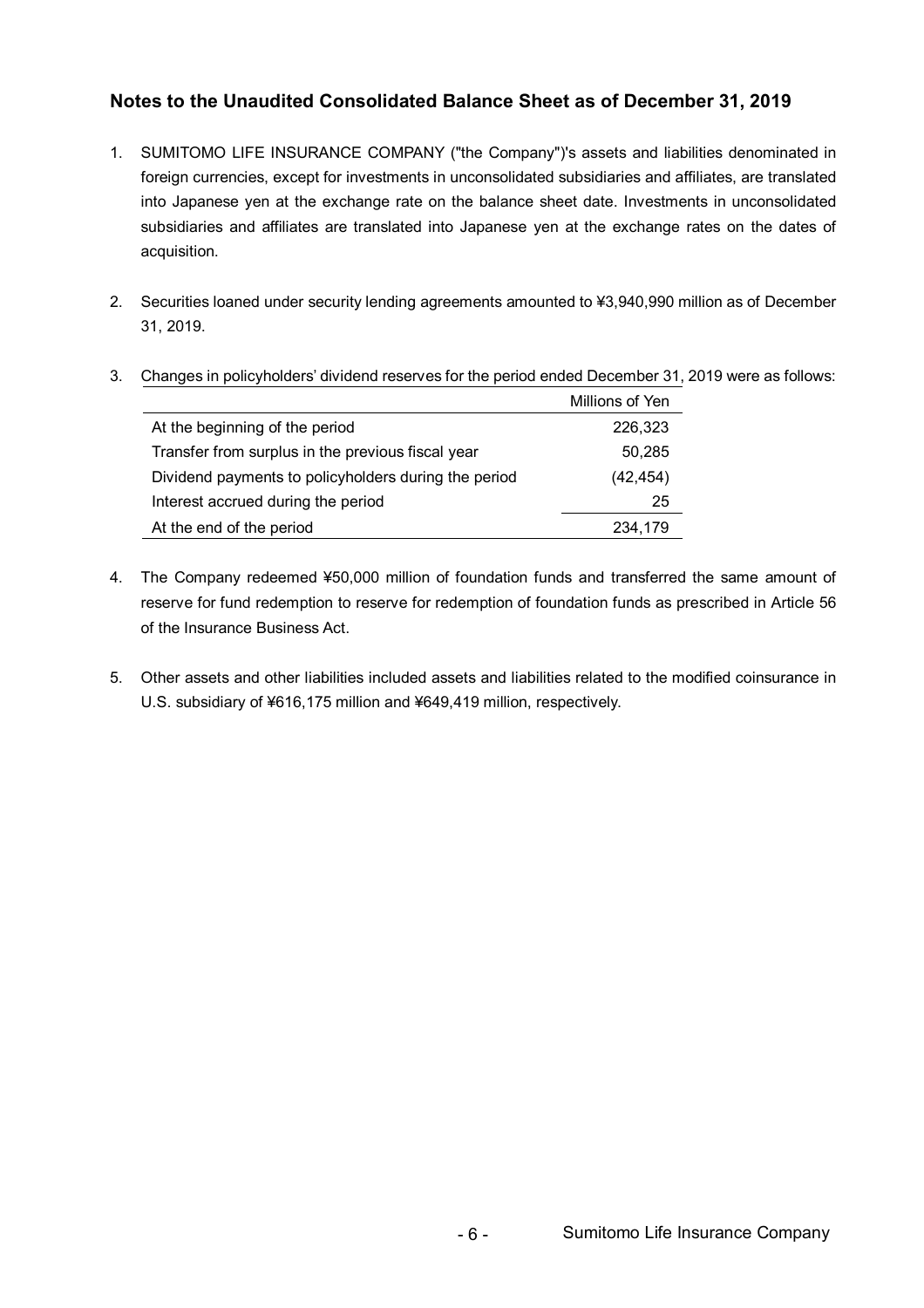## **Notes to the Unaudited Consolidated Statement of Income for the Nine Months Ended December 31, 2019**

1. The amount of depreciation of tangible fixed assets, including real estates for investments, was ¥29,986 million and the amount of amortization of goodwill was ¥2,835 million for the period ended December 31, 2019.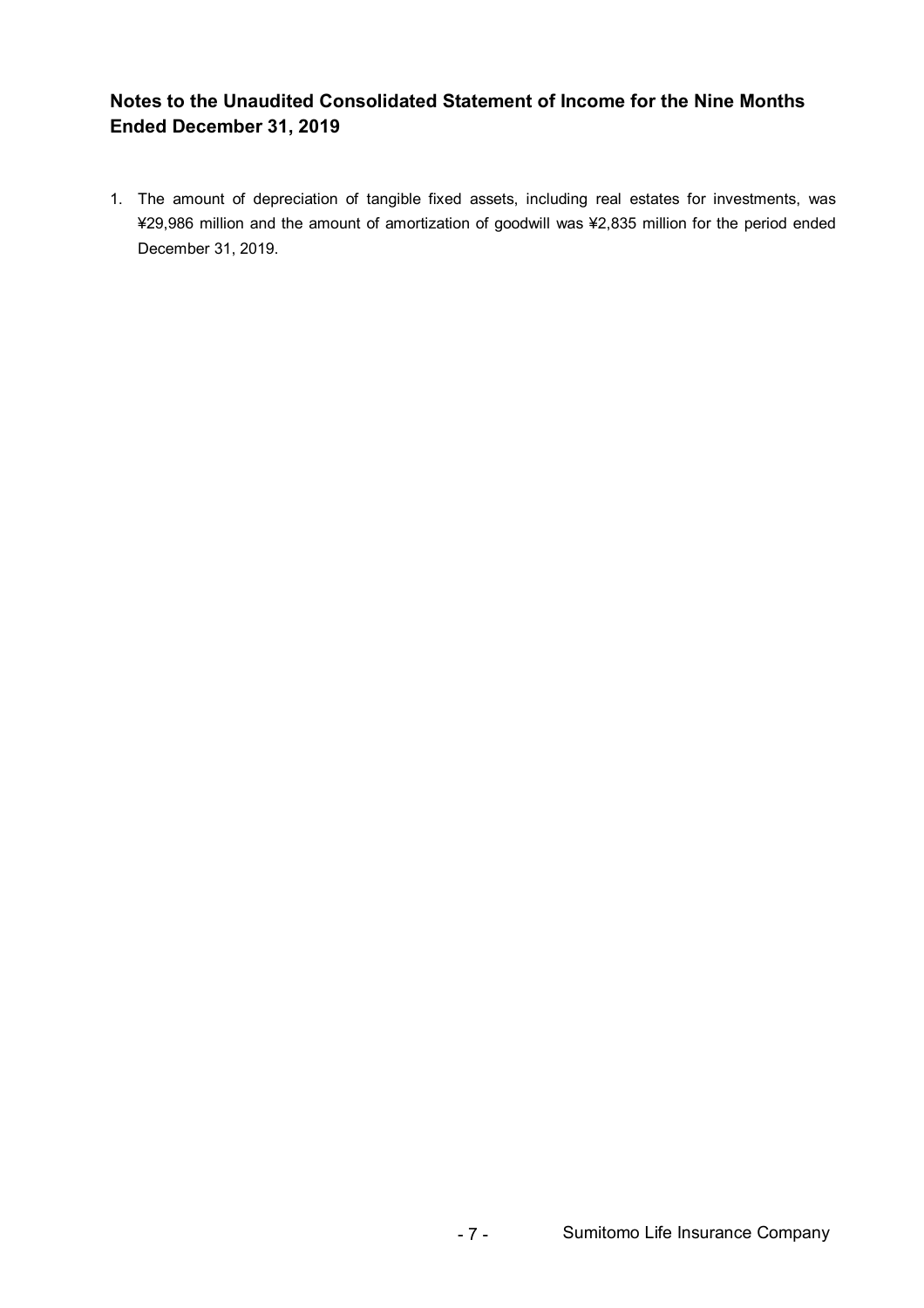#### **2. Solvency Margin Ratio on a Consolidated Basis**

|                                                                                                                                                                                                                                                                       |                    | As of March 31, 2019 | As of December 31, 2019 |
|-----------------------------------------------------------------------------------------------------------------------------------------------------------------------------------------------------------------------------------------------------------------------|--------------------|----------------------|-------------------------|
| Solvency margin gross amount                                                                                                                                                                                                                                          | (A)                | 4,160,280            | 4,599,227               |
| Foundation funds and others                                                                                                                                                                                                                                           |                    | 561,899              | 509,706                 |
| Reserve for price fluctuation                                                                                                                                                                                                                                         |                    | 744,582              | 800,700                 |
| Contingency reserve                                                                                                                                                                                                                                                   |                    | 366,246              | 377,058                 |
| Unusual contingency reserve                                                                                                                                                                                                                                           |                    |                      |                         |
| General allowance for possible loan losses                                                                                                                                                                                                                            |                    | 784                  | 762                     |
| (Net unrealized gains (losses) on available-for-sale securities (before<br>income tax effect adjustments) and deferred gains (losses) on<br>derivatives under hedge accounting (before income tax effect<br>adjustments)) $\times$ 90% (Multiplied by 100% if losses) |                    | 1,128,259            | 1,544,039               |
| Net unrealized gains on real estate $\times$ 85%<br>(Multiplied by 100% if losses)                                                                                                                                                                                    |                    | 77,334               | 83,920                  |
| Total amount of unrecognized actuarial gains (losses) and<br>unrecognized past service costs                                                                                                                                                                          |                    | 28,813               | 20,546                  |
| Excess of continued Zillmerized reserve                                                                                                                                                                                                                               |                    | 737,635              | 768,957                 |
| Qualifying subordinated debt                                                                                                                                                                                                                                          |                    | 499,924              | 499,924                 |
| Excess of continued Zillmerized reserve and qualifying subordinated<br>debt not included in margin calculation                                                                                                                                                        |                    |                      |                         |
| Deduction clause                                                                                                                                                                                                                                                      |                    | (54, 899)            | (77, 112)               |
| <b>Others</b>                                                                                                                                                                                                                                                         |                    | 69,699               | 70,723                  |
| $\int (\sqrt{R_1^2 + R_5^2 + R_8 + R_9)^2 + (R_2 + R_3 + R_7)^2 + R_4 + R_6}$ (B)<br>Total amount of risk                                                                                                                                                             |                    | 908,662              | 978,945                 |
| Insurance risk                                                                                                                                                                                                                                                        | $R_1$              | 91,958               | 91,405                  |
| General insurance risk                                                                                                                                                                                                                                                | $R_5$              |                      |                         |
| Large disaster risk                                                                                                                                                                                                                                                   | $R_6$              |                      | $\Omega$                |
| Third-sector insurance risk                                                                                                                                                                                                                                           | $R_8$              | 76,223               | 79,539                  |
| Insurance risk of small-amount, short-term insurer                                                                                                                                                                                                                    | $R_9$              |                      | 6                       |
| Risk of assumed yield                                                                                                                                                                                                                                                 | $R_2$              | 196,938              | 192,118                 |
| Minimum guarantee risk                                                                                                                                                                                                                                                | $R_7$ <sup>*</sup> | 5,025                | 5,021                   |
| Investment risk                                                                                                                                                                                                                                                       | $R_3$              | 669,825              | 744,162                 |
| Operational risk                                                                                                                                                                                                                                                      | $\rm R_4$          | 20,799               | 22,245                  |
| Solvency margin ratio<br>$\frac{(A)}{(1/2) \times (B)}$ × 100                                                                                                                                                                                                         |                    | 915.6%               | 939.6%                  |
|                                                                                                                                                                                                                                                                       |                    |                      |                         |

※ The standard method is used for the calculation of the amount equivalent to minimum guarantee risk.

Note: The amounts and figures in the table above are calculated based on Article 130 of the Insurance Business Act, Article 86-2 and Article 88 of the Ordinance for Enforcement of the Insurance Business Act and Financial Services Agency Public Notice No.23 of 2011.

(Millions of Yen)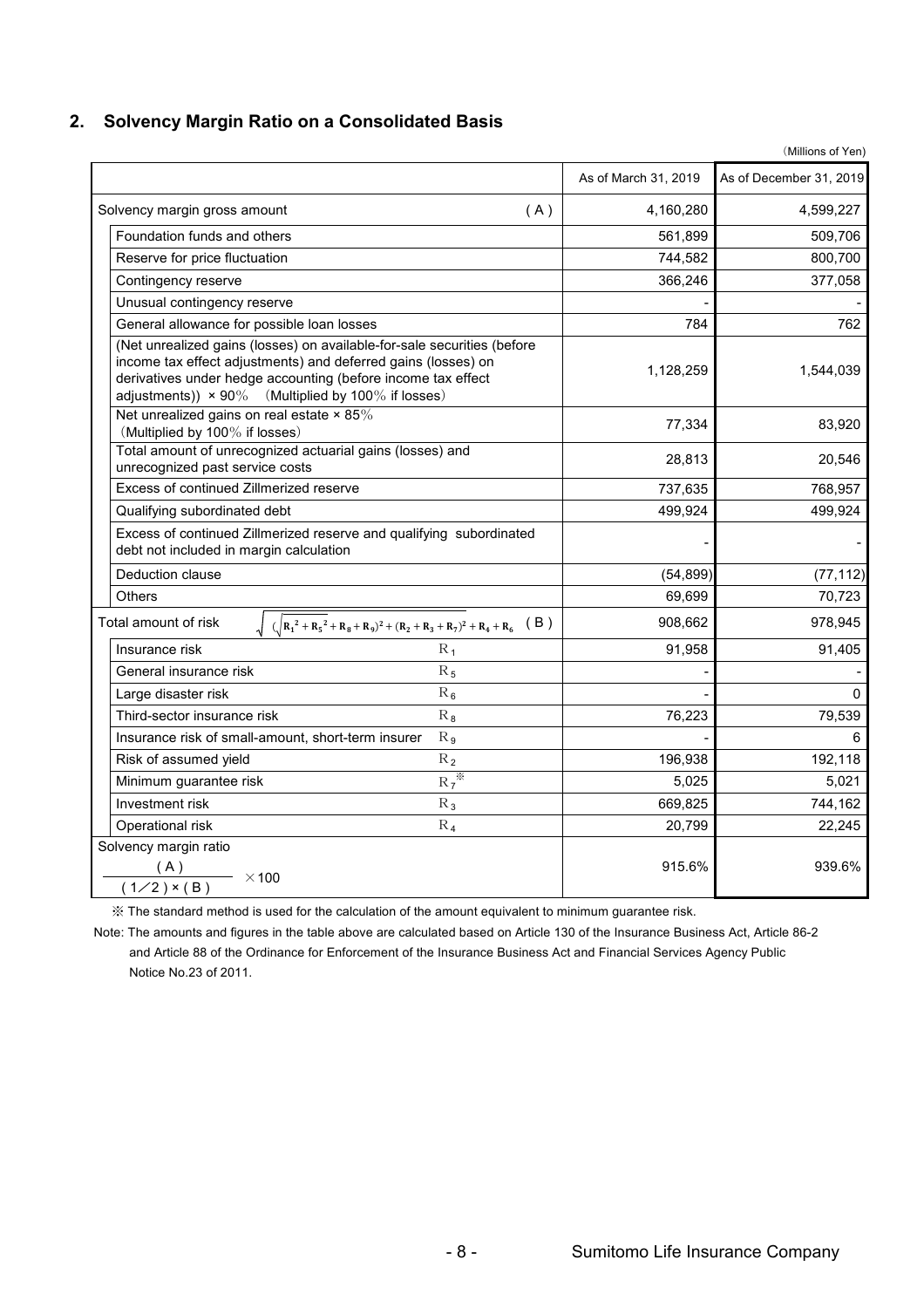## **3. Non-Consolidated Financial Information** (**General Account**)

## **a. Overall Composition of Investments**

|                                     | (Millions of Yen, %) |            |                         |            |  |  |
|-------------------------------------|----------------------|------------|-------------------------|------------|--|--|
|                                     | As of March 31, 2019 |            | As of December 31, 2019 |            |  |  |
|                                     | Amount               | % of total | Amount                  | % of total |  |  |
| Cash, deposits and call loans       | 1,728,859            | 5.4        | 1,678,923               | 5.1        |  |  |
| Monetary claims bought              | 317,252              | 1.0        | 374,726                 | 1.1        |  |  |
| Investments in securities           | 25,981,809           | 81.4       | 27,450,574              | 83.2       |  |  |
| Domestic bonds                      | 13,348,453           | 41.8       | 13,823,339              | 41.9       |  |  |
| Domestic stocks                     | 1,868,704            | 5.9        | 2,042,339               | 6.2        |  |  |
| Foreign securities                  | 10,636,418           | 33.3       | 11,363,498              | 34.4       |  |  |
| Foreign bonds                       | 9,398,093            | 29.4       | 10,074,130              | 30.5       |  |  |
| Other foreign securities            | 1,238,325            | 3.9        | 1,289,368               | 3.9        |  |  |
| Other securities                    | 128,231              | 0.4        | 221,396                 | 0.7        |  |  |
| Loans                               | 2,874,970            | 9.0        | 2,538,386               | 7.7        |  |  |
| Policy loans                        | 289,747              | 0.9        | 281,552                 | 0.9        |  |  |
| Industrial and consumer loans       | 2,585,222            | 8.1        | 2,256,834               | 6.8        |  |  |
| Real estate                         | 553,738              | 1.7        | 548,545                 | 1.7        |  |  |
| Investment property                 | 380,980              | 1.2        | 378,217                 | 1.1        |  |  |
| Deferred tax assets                 | 123,979              | 0.4        | 76,858                  | 0.2        |  |  |
| Other assets                        | 337,027              | 1.1        | 345,414                 | 1.0        |  |  |
| Allowance for possible loan losses  | (870)                | (0.0)      | (823)                   | (0.0)      |  |  |
| Total                               | 31,916,765           | 100.0      | 33,012,606              | 100.0      |  |  |
| Foreign currency denominated assets | 10,117,094           | 31.7       | 10,967,951              | 33.2       |  |  |

Note: Real estate is recorded as the sum total of land, buildings and construction in progress.